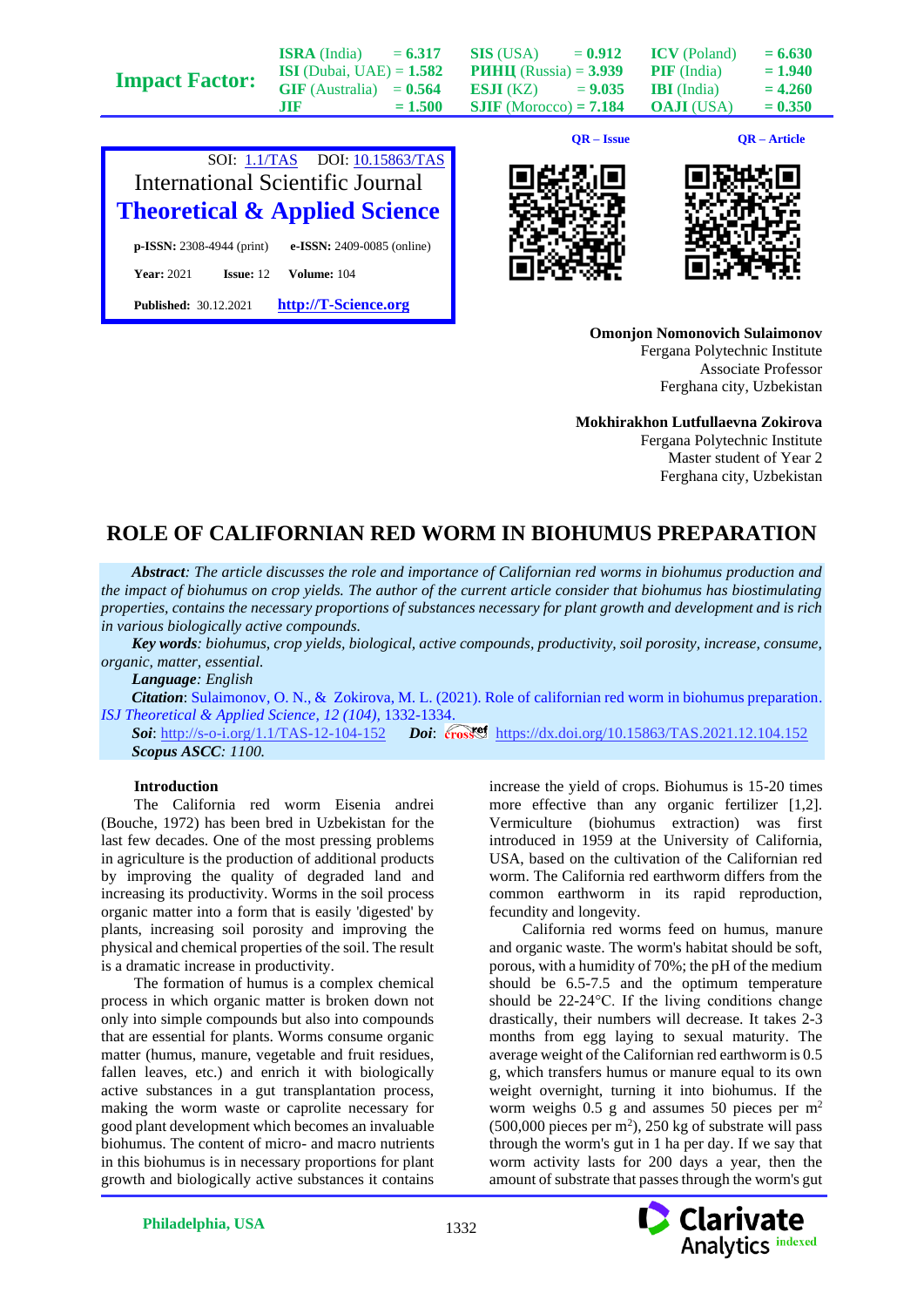|                       | <b>ISRA</b> (India)               | $= 6.317$ | SIS (USA)                       | $= 0.912$ | <b>ICV</b> (Poland) | $= 6.630$ |
|-----------------------|-----------------------------------|-----------|---------------------------------|-----------|---------------------|-----------|
| <b>Impact Factor:</b> | <b>ISI</b> (Dubai, UAE) = $1.582$ |           | <b>PHHII</b> (Russia) = $3.939$ |           | <b>PIF</b> (India)  | $= 1.940$ |
|                       | $GIF$ (Australia) = $0.564$       |           | <b>BSJI (KZ)</b>                | $= 9.035$ | <b>IBI</b> (India)  | $= 4.260$ |
|                       | .TIF                              | $= 1.500$ | <b>SJIF</b> (Morocco) = $7.184$ |           | <b>OAJI</b> (USA)   | $= 0.350$ |

and is processed is up to 50 tonnes. This shows that worms are a powerful force in improving soil quality.

'California red worm' is grown in flat-bottomed, concrete surface, 1 m wide, 6 m long, 0.6-0.7 m high piles. "California red worm" can be grown in layered metal or wooden boxes and on the floor in 1 m wide, 10-15 m long and 0.5-0.7 m high piles. Manure from livestock farms was introduced outdoors to rot the worms so that they could be 'eaten'. Leaves and straw residues from trees were used to stabilise the environment. To determine the pH of the environment, the manure was liquefied and immersed in litmus paper and the pH was determined by comparing it with standard colours according to the change in colour of the paper.

In addition, the substrate was manually compacted to determine the moisture content. If a few drops of water were released, the humidity was considered sufficient. The temperature was measured with a thermometer in several parts of the room. The result was a pH of 6.5-7.5 in the cells; the substrate moisture content was about 70%. A small amount of paper and about 5% biohumus was added to the substrate to accelerate biohumus formation. After the substrate had been prepared as described above, the worms were placed in piles. First, 20-30 worms were placed per 0.5-1 kg of substrate. After the worms were dispersed in the substrate, the substrate was considered suitable for the worms. Thereafter, 20- 25,000 worms were placed per  $1 \text{ m}^2$  pile. Every 10-15 days, the substrate is placed 10-15 cm thick on the pile. One of the signs that "supplementation" is needed is that the worms begin to accumulate in the upper layers of the pile.

To maintain the moisture content of the pile at 70%, water is sprayed once a day, twice a day when the temperature is above  $20^{\circ}$  C. In practice, a small amount of water drips between the fingers when squeezing a small amount into the palm to determine the moisture content of the pile, and the moisture content of such a pile is about 70%. In a half-metre thick pile the worm density is at least 20-25 thousand per  $1 \text{ m}^2$ , and it takes 45-60 days for the biohumus to mature. The worms are then covered with 5-7 cm of substrate; within 2-3 days the worms transfer from the

biohumus to the substrate, this layer is removed and placed in the prepared substrate pile. The remaining worms in the biohumus pile are collected again. Biohumus without worms is dried in the shade, passed through a large sieve and covered. The substrate was tested not only on the piles, but also on the sides.

The piles of worms were grown on a substrate up to three metres wide. On the other side, biohumus is removed. The spaces between the piles of worms were left for walks. As a result, biohumus formation and harvesting continued uninterrupted. In winter the indoor temperature of  $17^{\circ}$  C is good for worm development. Biohumus contains 3-4% nitrogen, 2- 3% potassium, 4-5% phosphorus and in 20 years it will increase yields of cereals per hectare by 25-30%, melons by 30-35%, vegetables by 25-35%, potatoes by 45-55%.

In the first year of biohumus application, 30% of the usual amount of mineral fertilizer is applied to the soil, and in subsequent years mineral fertilizer may not be used.

## **Conclusion**

In conclusion, biohumus has biostimulating properties, contains the necessary proportions of substances necessary for plant growth and development and is rich in various biologically active compounds. 5-6 % of biohumus is sufficient to increase soil fertility. Its bioactive substances are very effective for plant growth.

Useful properties of biohumus;

- according to composition theory, biohumus is 4-8 times stronger than other fertilizers;

- reduces the density of the soil;

- increases the fertility of the soil by 15-25%;

- enriches the soil with organic compounds;

- positively influences the soil microflora;

- significantly increases the number of nutrient micro-organisms;

- good moisture retention;

- consists of mechanically sturdy granules;

- increases plant growth by 11-24%;

- most importantly, the crop will be ready in 2 weeks.

## **References:**

- 1. Genusov, A.Z., & Kuziev, R. (1987). Aspects of fertility of irrigated soils in Uzbekistan. *Cotton production*, No.7, pp.16-19.
- 2. Kostychev, S.P. (1930). *Conclusions of agrochemical character from works of*

*department on soil biodynamics*. Proceedings of the Institute of Agricultural Microbiology, v.IV.

3. Toshkuziev, M.M. (2006). *Methodological guidelines for the use of total and mobile humus in the soil as an indicator of soil fertility*. (p.47). Tashkent.